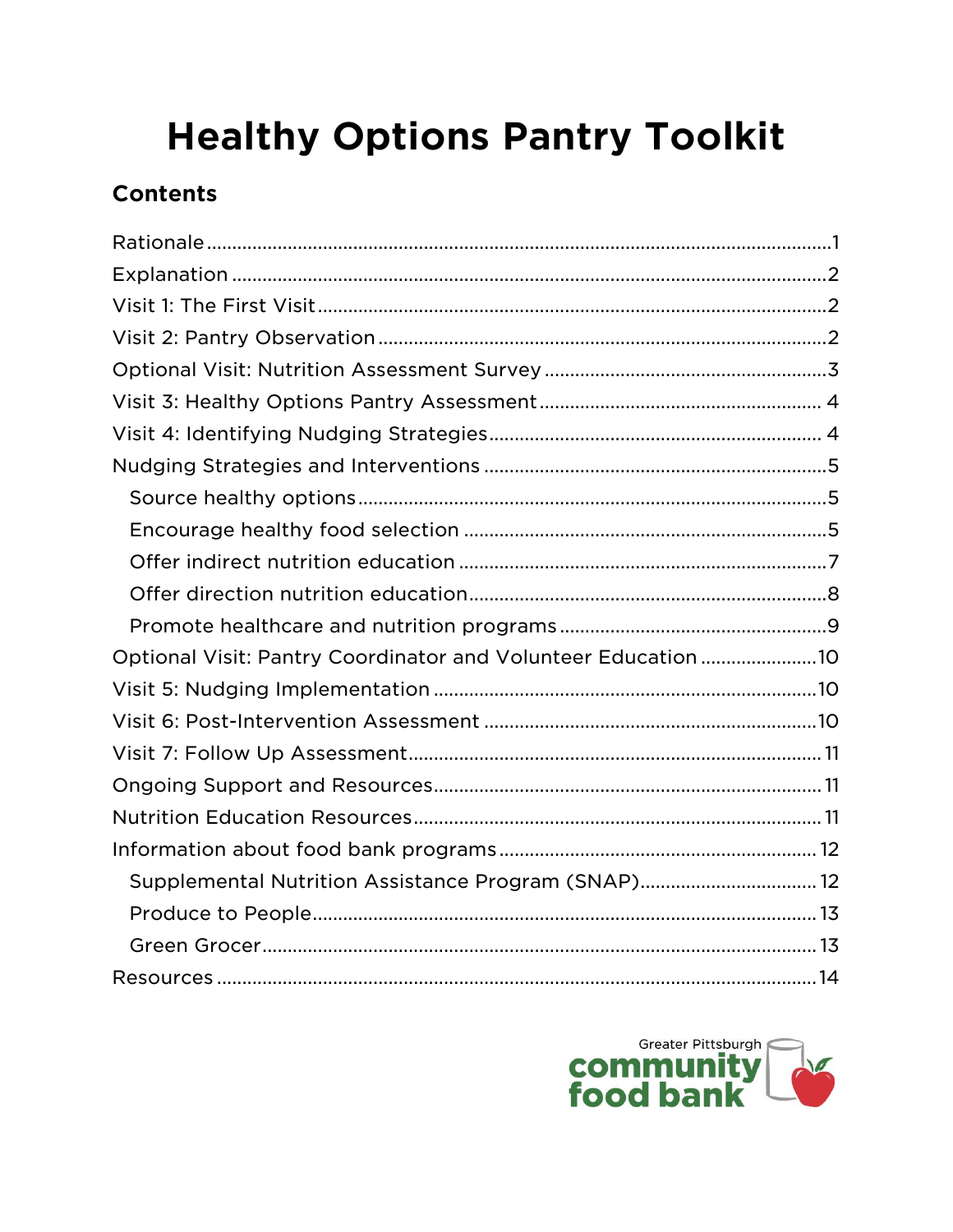# <span id="page-1-0"></span>**Rationale**

According to Feeding America's Hunger in America 2014 Report for Greater Pittsburgh Community Food Bank, thirty-two percent of households have a member with diabetes, 57 percent of households have a member with high blood pressure and 22 percent of respondents reported that they were in poor health. Diabetes and hypertension are called diet-related diseases because they can be prevented and managed through dietary intervention. Diets appropriate for the prevention and management of diet-related diseases include a variety of whole foods like fruits, vegetables, whole grains, lean meat, beans, legumes, and low-fat dairy and limit highly processed foods that are high in added salt, sugar and saturated fat. People who are food insecure and are in poor health because of diet-related diseases are less able to manage conditions like diabetes and high blood pressure, when they cannot access foods appropriate for the management of disease.

Feeding America, the nation's largest network of food banks, has conducted research on the implementation of behavioral economics and nudging strategies to encourage healthy choices in the food pantry setting. For the past several years, Feeding America has encouraged food banks and network members to incorporate nudging strategies. Nudging is a beneficial method for health promotion in the food pantry setting because it is a low-cost intervention that helps make the healthy choice the easy choice. Nudging involves a small change in the physical environment that can influence selection of healthy options, like health promotion signage or making healthy choices more accessible on pantry shelves. The Cornell University Center for Behavioral Economics found that small, low-cost nudge interventions like signage and product placement "could be effective in removing a behavioral or physical barrier which had previously made selecting healthier food more difficult." (Rivera et al., 2016, p. 3).

On average, the people we serve receive enough food for 3-5 days' worth of meals. The amount of food that they receive from food pantries accounts for 10-17% of their monthly dietary needs. Therefore, it is in the best interest of food banks and food pantries to provide foods that support the health needs of the people that they serve. Pantries can serve as partners in health promotion by encouraging selection of more healthy options during pantry visits.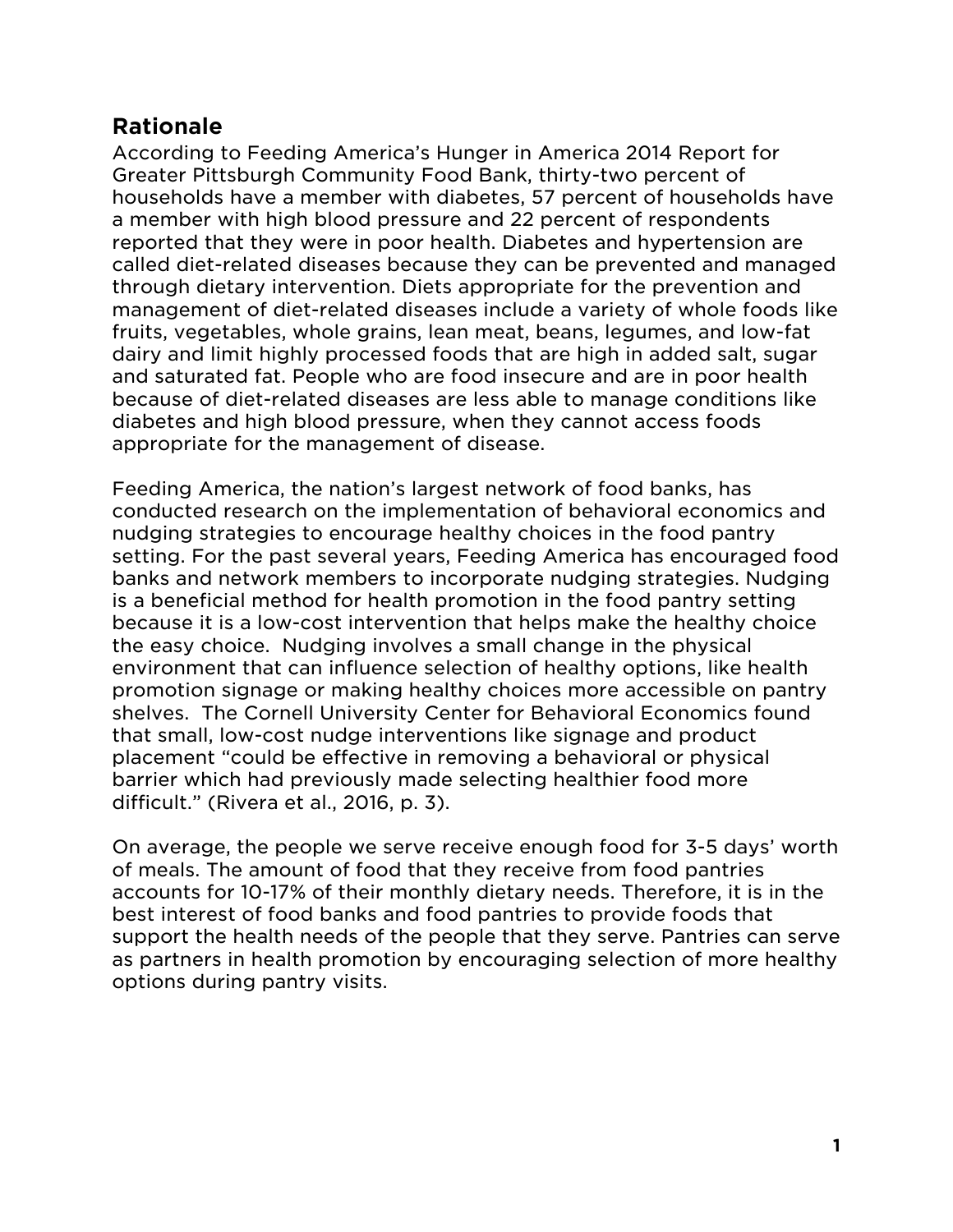# <span id="page-2-0"></span>**Explanation**

In an effort to provide foods to pantries that meet the health and dietary needs and preferences of the people we serve, pantry coordinators will be offered the opportunity to receive one-on-one support from the Food Bank's Health and Wellness team (H&W team). Support will involve consultation about the nutritional quality of the foods distributed, education about strategies for sourcing and distributing healthy food options and assistance in altering the distribution space to encourage and promote healthy options in the food pantry setting. H&W team members will implement nudging strategies to encourage and increase selection of healthy options like fruits, vegetables, whole grains, lean protein and low-fat dairy.

# <span id="page-2-1"></span>**Visit 1: The First Visit**

Participating pantries are identified and/or recommended by food bank staff or pantries may 'self-select' for participation in the Healthy Options Pantry Program. During the first visit, food bank staff will present the Healthy Options Pantry Program to pantry coordinators, paid staff and/or volunteers. Pantry coordinators and volunteers will be given the opportunity to learn more about the program, the goals of the program and benefits of participation. At this time, participants can ask questions about the program and the relationship between the pantry and the H&W team. H&W team members will bring examples of nutrition education resources and other nudging tools that can be used as tools for health promotion during the pantry intervention.

H&W Team resources needed for Visit 1:

- Food bank newsletters
- Food bank recipe cards
- Food bank health promotion shelf tags
- Food bank Healthy Food Donation list
- Healthy Options Pantry Program recommended items list

## <span id="page-2-2"></span>**Visit 2: Pantry Observation**

Following the first visit, a member of the H&W team will volunteer at one of the pantry's distributions, participating in all tasks that are completed by pantry volunteers; sorting food items, restocking pantry shelves, registration, distributing food, etc. A member of the H&W team will participate in passive observation of the pantry space (storage area, waiting area and the pantry space itself), as well as, the experience of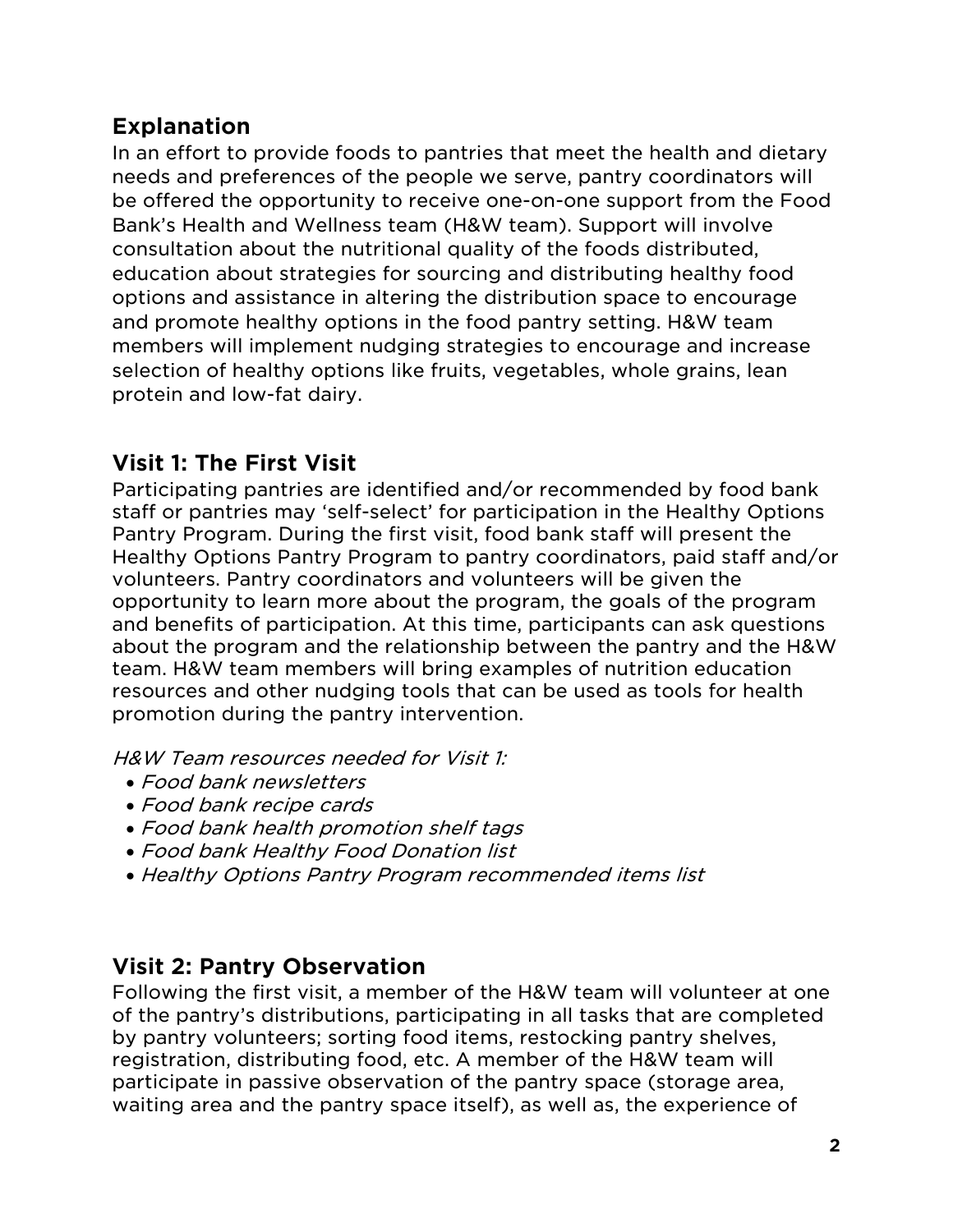volunteers and the people they serve, by completing the Healthy Options Pantry Observation Tool.

The H&W team will identify areas of opportunity for health promotion using the Healthy Options Pantry Observation Tool. Recommendations will be made that are a good fit for the pantry based on the number of households served, the number of volunteers and the physical space, including mobility, distribution style and overall perceived capacity to implement and sustain changes.

H&W Team resources needed for Visit 2: • Healthy Options Pantry Observation Tool

## <span id="page-3-0"></span>**Optional Visit: Nutrition Assessment Survey**

Interested pantry coordinators can choose to participate in the Food Bank's Nutrition Assessment Survey. The Nutrition Assessment Survey was developed in partnership with the University of Pittsburgh School of Public Health and Greater Pittsburgh Community Food Bank. The purpose of the survey is to develop a better understanding of the health and dietary needs and preferences of the people we serve. The survey is anonymous and has received Internal Review Board (IRB) approval from the University of Pittsburgh.

H&W team members will conduct the survey, during open pantry hours. While people wait to be served at the pantry, H&W team members will conduct the survey; sharing informing about the survey and assisting participants in completing the survey, as needed. Participation is optional and participants will receive a reusable grocery bag in exchange for completing the survey. Following the survey and data analysis, pantry coordinators will receive the results for their food pantry. Results can be used at the pantry coordinator's discretion to inform pantry operations and to implement nudging strategies and other best practices to support the health and wellness needs of the people they serve.

H&W Team resources needed for Optional Visit:

- Nutrition Assessment Survey
- Pencils, Clipboards
- Reusable grocery bags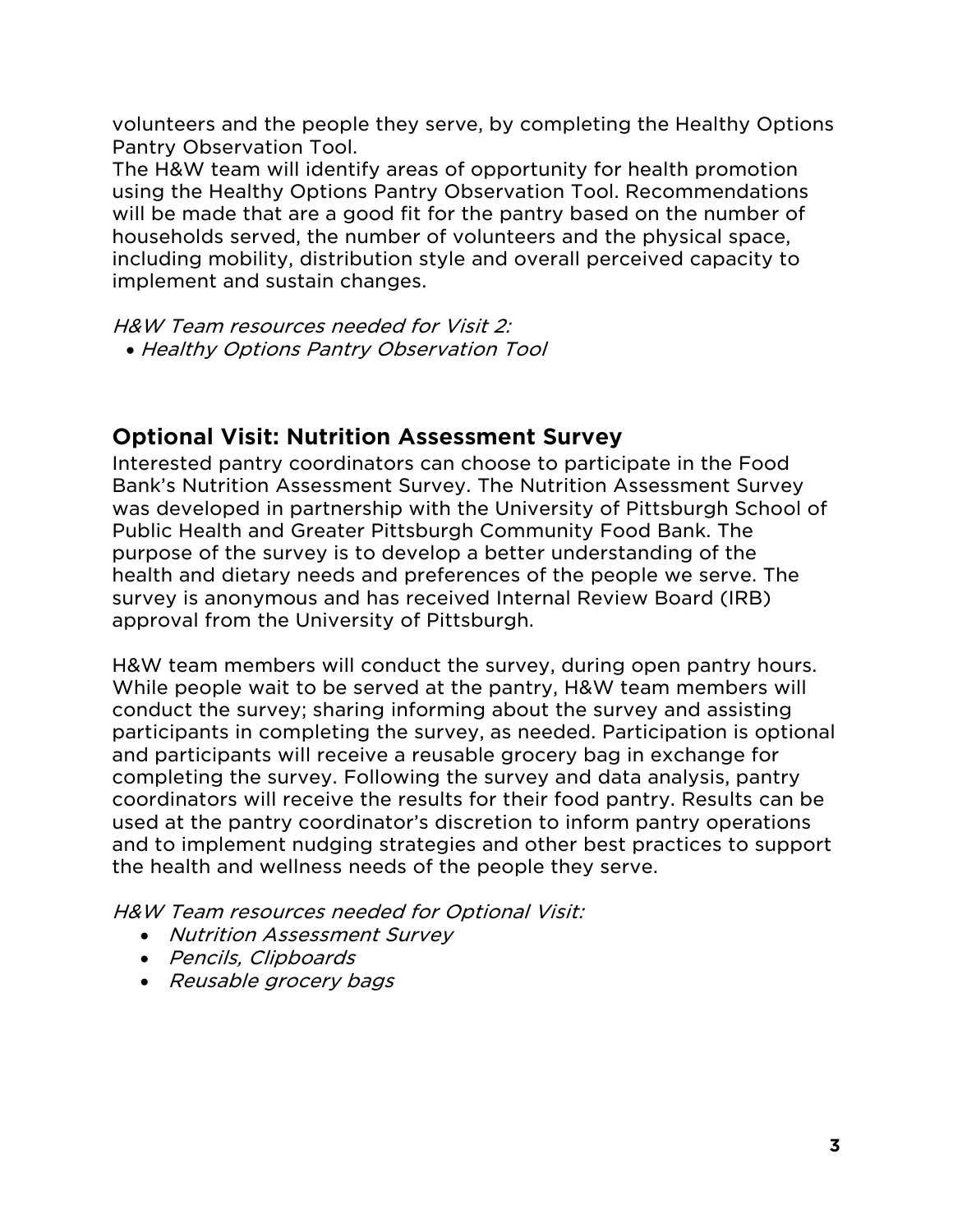# <span id="page-4-0"></span>**Visit 3: Healthy Options Pantry Assessment**

Following pantry observation and experiential learning, the pantry coordinator will meet with a member of the H&W team to complete the Healthy Options Pantry Assessment Tool. The assessment tool is used to determine what health promoting behaviors the pantry already employs in its distribution and what potential health promotion behaviors, actions or changes can be made to increase selection of healthy options. Pantry coordinators can complete the assessment tool independently or with assistance from a member of the H&W Team. The assessment will be scored following the scoring criteria as outlined in the Healthy Options Pantry Assessment Tool rationale and explanation. The assessment score established during Visit 3 will serve as the pantry score before intervention. The assessment will also be administered, immediately following intervention and again at 3-month follow-up.

After the assessment tool is completed, the pantry coordinator and a member of the H&W team will discuss items on the assessment and appropriate actions or changes that can be taken to encourage healthy choices. At this time, the H&W team may make recommendations based on their observations. The goal of this discussion is to determine 2-3 actionable items on the assessment that can be addressed by the pantry with the assistance of the food bank. Following the discussion, the pantry coordinator will select 2-3 items to be addressed and strategies to be implemented at the pantry.

H&W Team resources needed for Visit 3:

- Healthy Options Pantry Assessment Tool
- Healthy Options Pantry Observational Tool for discussion

# <span id="page-4-1"></span>**Visit 4: Identifying Nudging Strategies**

Based on pantry observation, completion of the Healthy Options Pantry Assessment Tool and optional participation in the Nutrition Assessment Survey, the pantry coordinator will decide which nudging strategies to implement at the pantry. H&W team members will assist pantry coordinators in the decision-making process and will facilitate the implementation process; however, the intent is for the pantry coordinator to decide which strategies are appropriate and sustainable based on the unique considerations of the food pantry. During this visit, pantry coordinators will complete the assessment. Based on the assessment and identification of nudging strategies or areas for intervention, H&W team members will make recommendations to increase choice of healthy options. Pantry coordinators will ultimately decide which strategies to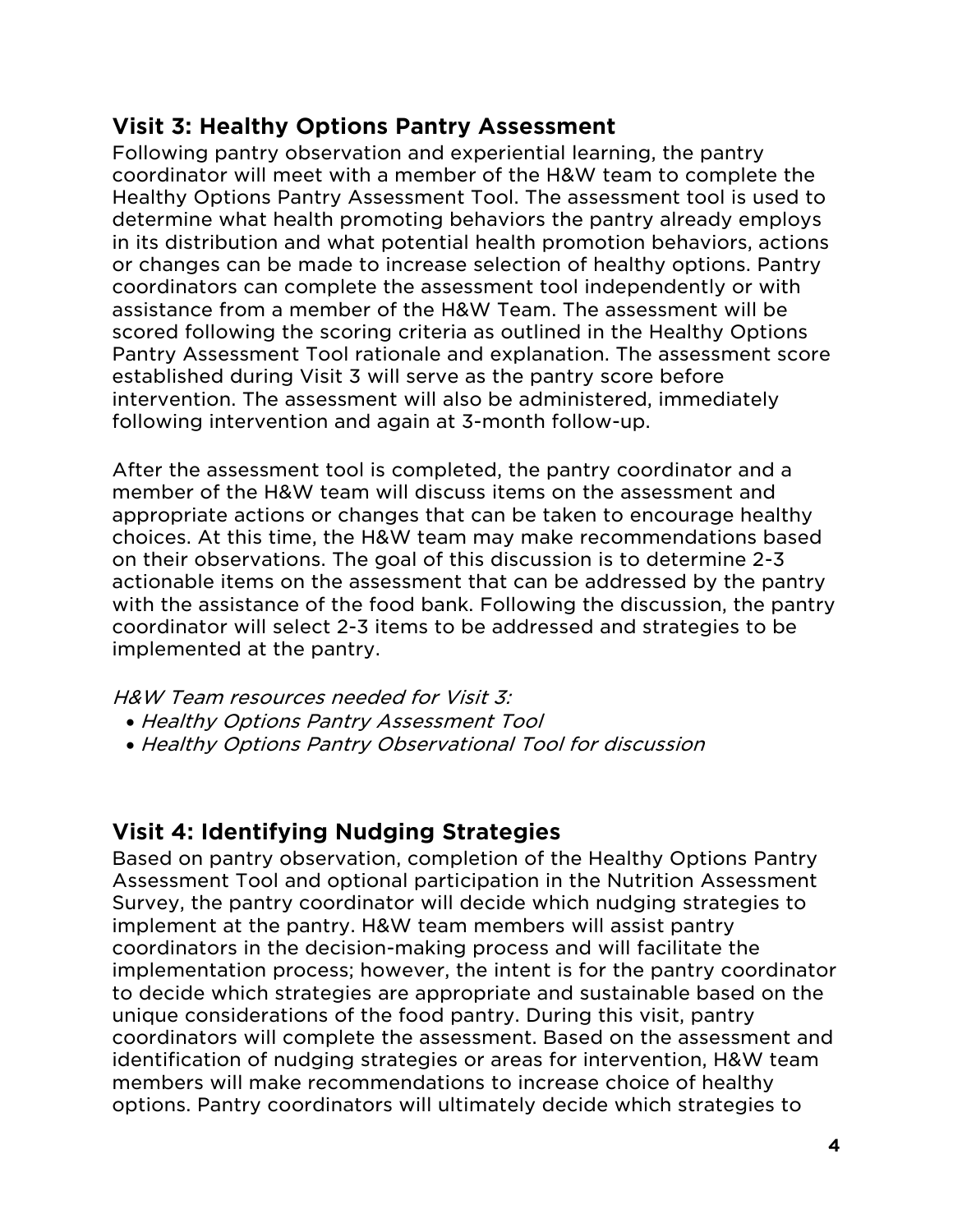adopt in the pantry. Following Visit 4, H&W team members will develop a plan for intervention by collecting needed resources and tools like signage, recipes, display bins, nutrition resources or contact information for community partners.

# <span id="page-5-0"></span>**Nudging Strategies and Interventions**

### <span id="page-5-1"></span>**Source healthy options**

- **1-6. Distribute fresh vegetables, fruit, whole grain options, low-sodium canned beans, low-sodium canned vegetables, canned fruit packed in 100% juice:** Pantries that source healthy options, like low-sodium options, low sugar options and whole grains encourage healthy choice in sourcing and distributing these options rather than standard canned food options. Alternatively, health promotion signage and nudging can be used to encourage people to drain and rinse canned foods to reduce nutrients categorized as 'nutrients to limit" by the Dietary Guidelines for Americans.
	- **7. Conduct Healthy Food Drives:** Pantry coordinators are more than likely very well acquainted with organizing and/or receiving food from food drives. In most cases, food drives are conducted with minimal guidelines or specific asks for food items. However, pantry coordinators can be more specific about the kinds of foods that they would like to receive. For example, a food drive could be held that requests low-sodium canned soup options or that requests donations of whole grain foods like whole oats or brown rice. This ensures that the pantry receives the foods that are most needed. Greater Pittsburgh Community Food Bank has developed a recommended donation list for food drives that can be used as a tool by pantries. See the Nutrition Education Resources section of this document for the 'Most Needed Food' list.
	- **8. Adopt Nutrition Policy for food sourcing: Pantry coordinators can** choose to identify foods that they will not distribute or foods that they will not source, in order to increase healthy options. For example, the Food Bank no longer accepts donations of sugarsweetened beverages like soda or energy drinks. Alternatively, pantry coordinators can develop a statement of sourcing practices, identifying and/or acknowledging priorities for sourcing food.

#### <span id="page-5-2"></span>**Encourage healthy food selection**

**1. Place produce at the start of distribution:** People are more likely to choose fresh produce items at the beginning of the distribution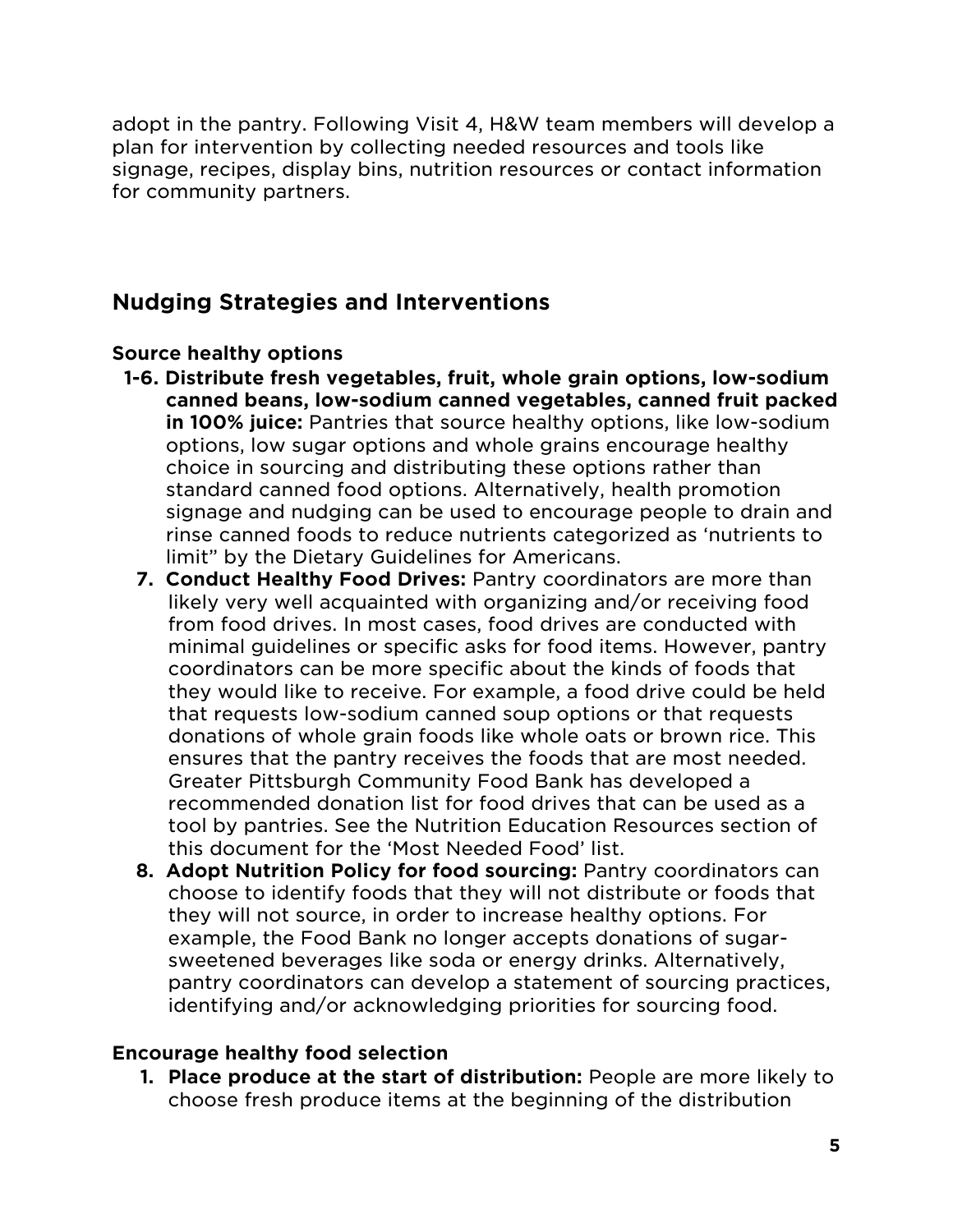when their cart is empty. This is why most grocery stores stage produce at the front of their stores. Shoppers are encouraged to fill their carts with the high cost and high value foods like fresh fruits and vegetables because of where the produce section is located. The people served at food pantries are also more likely to choose fresh produce when it is located at the beginning of the distribution. Reorganization of the pantry space and/or changing the flow of traffic within the distribution space can increase selection of fresh fruits and vegetables; alternatively, placing produce in a prominent location in the pantry space can also encourage selection of fruits and vegetables. While it is not always possible to reorganize the distribution space or the flow of traffic, pantries can encourage selection of more produce with signage or display.

- **2. Market-style produce distribution:** People are more likely to choose fresh produce items that they can see, than produce that is prebagged. By making produce easy to see, people will be more likely to choose more. Repurpose milk crates, cardboard boxes and other containers to make produce easily accessible and allow people to choose and bag their own produce, rather than pre-bagging produce. Pantries can purchase plastic, wire or wicker baskets to display fruits and vegetables in a visually pleasing manner. Alternatively, in the event that produce must be bagged prior to distribution, pantries can source translucent or mesh produce bags (both available on GPCFB inventory), which will allow people to see for themselves what is packed in the bags.
- **3. Place snack foods at end of distribution:** Placing snack foods at the end of the distribution encourages selection of healthy options like whole foods throughout the rest of the distribution. This may require reorganization of the pantry space and/or changing the flow of traffic within the distribution space. If snack foods are staged in the distribution after healthy options, people are more likely to fill their carts with the high value, high quality items before choosing snack foods in amounts appropriate for a healthy diet.
- **4. Place healthy options at eye level:** People are more likely to choose items that are located at eye level. These items will be the first thing that catches their attention in the distribution flow. Alternatively, placing unhealthy options, such as sugary cereal or snack foods above eye level will be 'out of sight and out of mind.' Placing items in the most convenient location, at eye level, lowers "the effort required to select an item" and "minimizes the distance between an item and the hands of people who could select it" (Rivera et al., 2016, p. 14).
- **5. Place healthy foods separate from less healthy:** People are more likely to choose healthy options when they are separate from other options and are identified with health promotion signage. Placing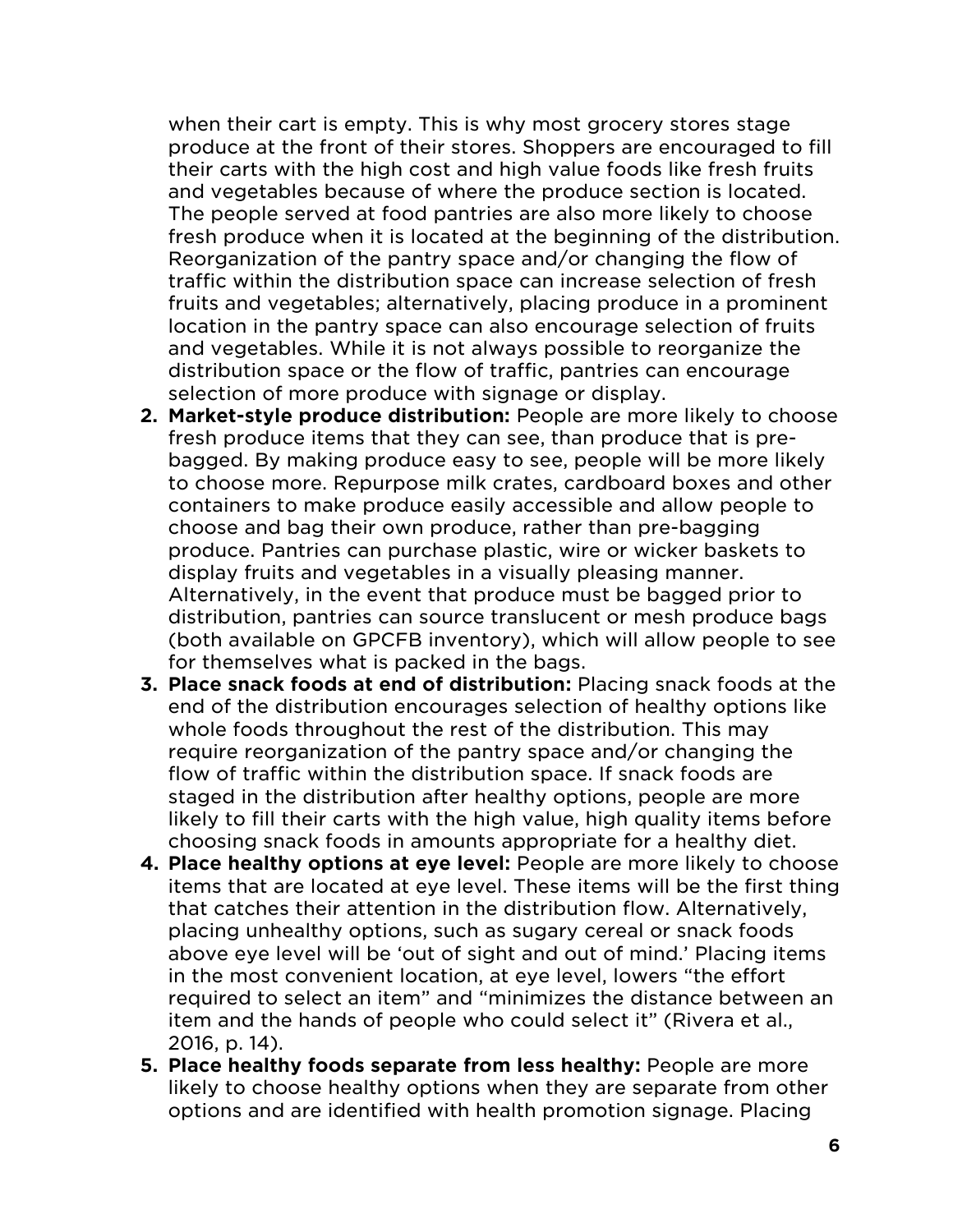healthy options (i.e. low-sodium & low-sugar canned foods, whole grain foods, etc.) separate from less healthy options will allow people to choose foods that are appropriate for their nutrition needs.

## <span id="page-7-0"></span>**Offer indirect nutrition education**

- **1. Label fresh produce items:** When people know what kinds of fresh fruits and vegetables are available, they are more likely to choose them during the distribution. Labels on or near fresh produce items serve as a nudge at the point of decision. Additionally, if the pantry has a waiting area, a bulletin board or chalkboard listing the available fresh produce items can increase selection. When pantry coordinators tell people about the fresh produce available during the distribution, people are more likely to make the decision to choose fresh fruits and vegetables before they are faced with the choice in the distribution line.
- **2. Label unfamiliar and healthy food items:** People are more likely to choose an unfamiliar item if the item is identified. Labeling with signage can increase selection. Pantries can also stage volunteers near unfamiliar or new foods to educate and encourage selection of that item. People are more likely to try a new food if they see that someone like them, perhaps a volunteer, has eaten and enjoyed the new food.
- **3. Identify healthy choices with shelf tags:** Shelf tags, commonly called 'shelf talkers,' help promote healthy options by providing short and simple nutrition facts that can increase choice at the point of decision. Shelf talkers are available from the food bank and use the food bank's Nutrition Badges to explain simple nutrition concepts, such as identifying low-sodium options, high fiber options, low sugar options or encouraging people to take steps to improve the nutrition quality of canned foods like draining and rinsing canned food. See the Nutrition Education Resources section of this document for health promotion signage.
- **4. Provide Food Bank recipe cards:** Recipe cards are available to pantries for no cost on GPCFB inventory. The food bank's full color recipe cards are designed for low vision, low reading level and ESL readers. Recipes are developed following the food bank's nutrition criteria: low in fat, low in salt and limited added sugar. Recipe cards can be used as tools in health promotion by cross-marketing the recipe cards with ingredients for the recipe can help encourage selection of those ingredients.
- **5. Provide CAN Newsletter:** The food bank's Cooking, Activity and Nutrition Newsletter is added to every pantry's first order of the month (pick up or delivery). The newsletter includes health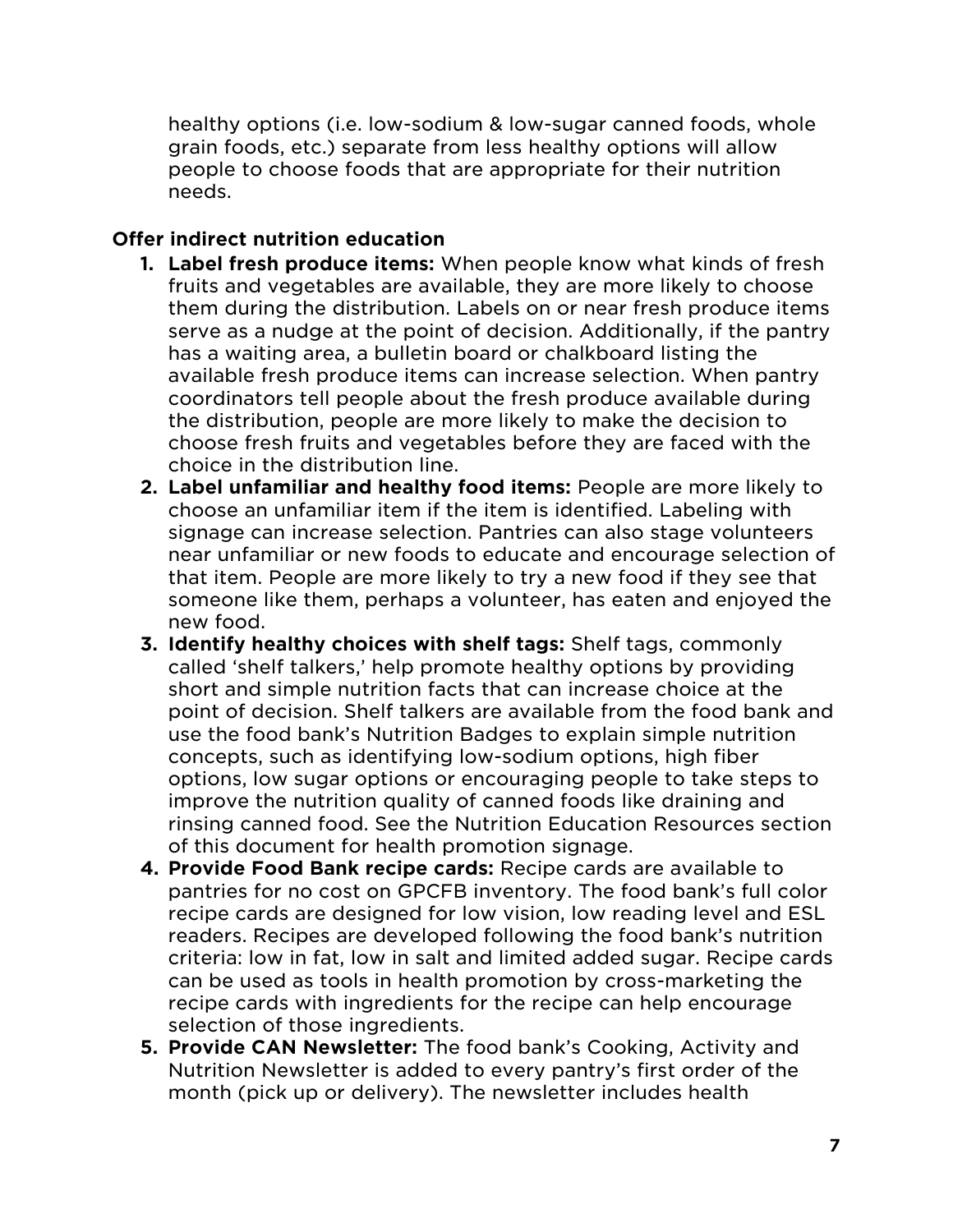promotion articles and healthy recipes using food bank products like fresh fruits and vegetables and shelf-stable foods. The recipes included in the newsletter meet the food bank's nutrition criteria, and therefore, meet the health and dietary needs of the people that we serve. Newsletters can be used as tools in health promotion by cross-marketing newsletters with ingredients from the included recipes. They can also be shared with people as they wait to be served.

**6. Provide add'l recipes for distributed foods:** In the event that the pantry receives a product for which there I not a food bank developed resource, we encourage pantries to print their own recipe cards. A useful recipe on a plain sheet of  $8\frac{1}{2} \times 11$  white paper is incredibly useful when the need is immediate. Here are a few helpful websites with a variety of recipes appropriate for individuals with diet-related diseases:

Greater Pittsburgh Community Food Bank's Healthy Recipes [https://www.pittsburghfoodbank.org/get-help/healthy](https://www.pittsburghfoodbank.org/get-help/healthy-eating/recipes/)[eating/recipes/](https://www.pittsburghfoodbank.org/get-help/healthy-eating/recipes/)

American Diabetes Association's Diabetes Food Hub [https://www.diabetesfoodhub.org](https://www.diabetesfoodhub.org/)

American Heart Association's Recipe Collections <https://recipes.heart.org/en>

#### <span id="page-8-0"></span>**Offer direction nutrition education**

- **1. Volunteers promote healthy options:** People are more likely to choose healthy options if they are encouraged by pantry volunteers and staff. Pantry volunteers can serve as health promoters at the pantry by encouraging people to select fresh produce items. Volunteers can share nutrition information at the point of selection in the distribution line; for example, encouraging volunteers to highlight or promote low sodium canned vegetables or to identify whole grain food items can help make people make the healthy choice.
- **2. Provide food sampling, food demonstration:** People will be more likely to choose healthy options and/or a new food item, if the choice is believed to be less risky. In some cases, people will not choose a new food item, if they are concerned that the food may go to waste. By allowing people to taste healthy options, they will be able to make a decision about choosing the food before they are faced with the decison in the distribution line. Food sampling can involve something as simple as providing a taste of a food or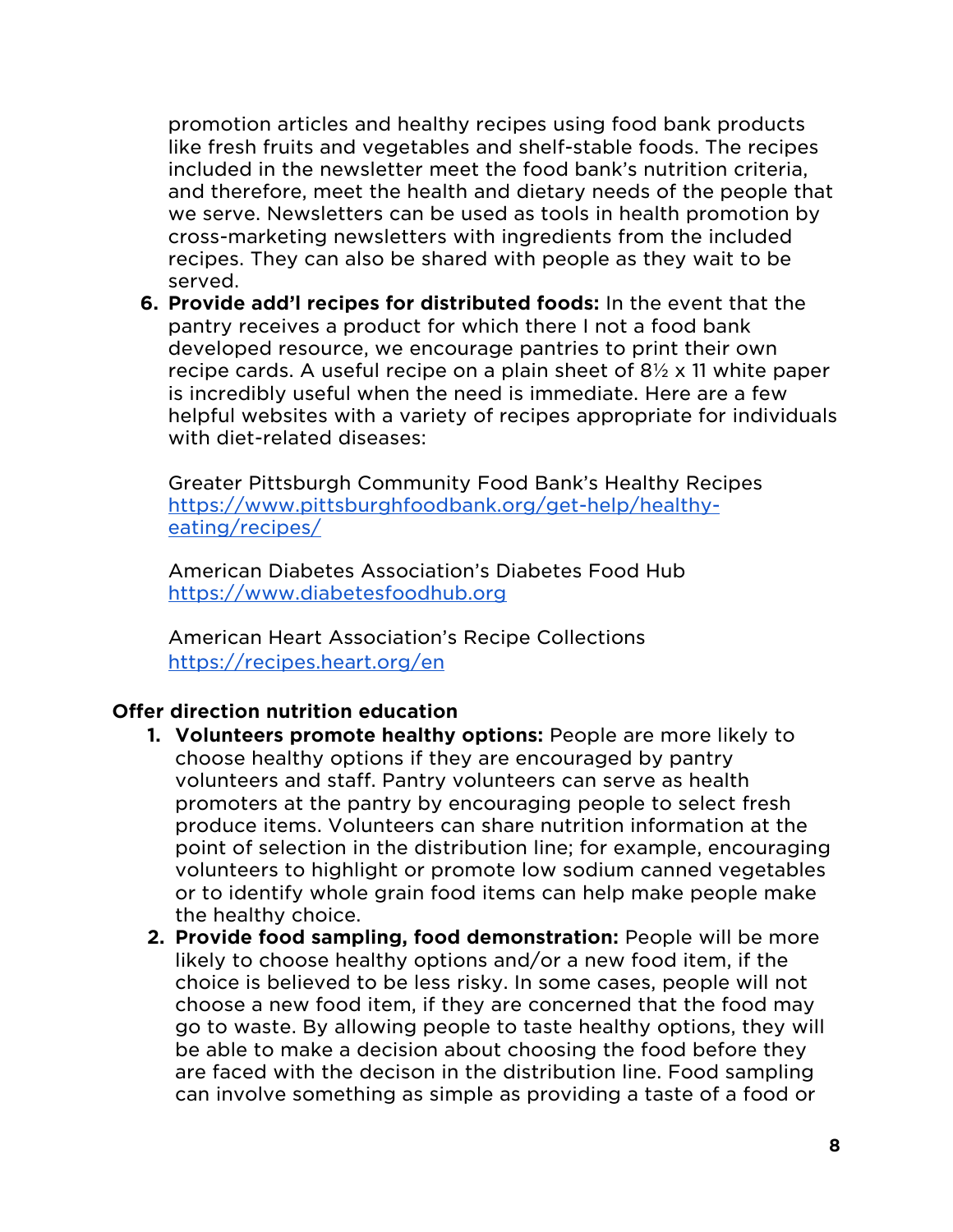providing samples of a recipe that is being distributed. Food sampling allows educators to have short, point-of-service interactions with people about nutrition education topics. Food demonstrations are more involved and require additional cooking equipment; however, educators can have pre-prepared food to sample, while cooking from scratch. Food demonstrations allow for longer engagement opportunities. Educators can talk about food preparation, cooking techniques and food safety topics because of the longer format. Food sampling and food demonstration can be conducted by food bank staff, community partners and qualified volunteers with appropriate food safety certification (ServSafe Food Handler or ServSafe Food Manager).

**3. Provide cooking classes on-site:** People will be more likely to choose healthy options if they know how to cook with healthy options. There are many organizations in our service area that conduct cooking classes for low-income individuals and families. Penn State Cooperative Extension provides nutrition and food education in the eleven counties in our service area. Additionally, private and public organizations like Share our Strength's Cooking Matters and Common Threads provide cooking classes for lowincome individuals. By partnering with these organizations, pantries can provide cooking classes on a regular basis.

#### <span id="page-9-0"></span>**Promote healthcare and nutrition programs**

- **1. Provide information about other nutrition programs:** Pantries can share information with people about federal nutrition programs and other food bank programs by displaying flyers on a community information board, wall displays or in brochure holders. Additionally, pantries can partner with a SNAP Outreach Coordinator from the food bank or local health department to offer SNAP assistance during open pantry hours.
- 2. **Distribute affordable healthcare information:** Many healthcare providers have staff specifically trained to provide outreach to lowincome individuals. Staff from healthcare companies can set up an information table and answer questions during pantry hours. This is ideal for pantries with high volume and high capacity, particularly pantries that have a waiting area separate from the pantry space. Additionally, pantries can provide information about local 211 and other community service organizations that provide healthcare information and guidance to low-income individuals.
- **3. Partner with healthcare to offer screenings:** Many healthcare providers and local county health departments will provide blood pressure screenings, BMI and blood sugar checks. This is ideal for pantries with high volume and high capacity, particularly pantries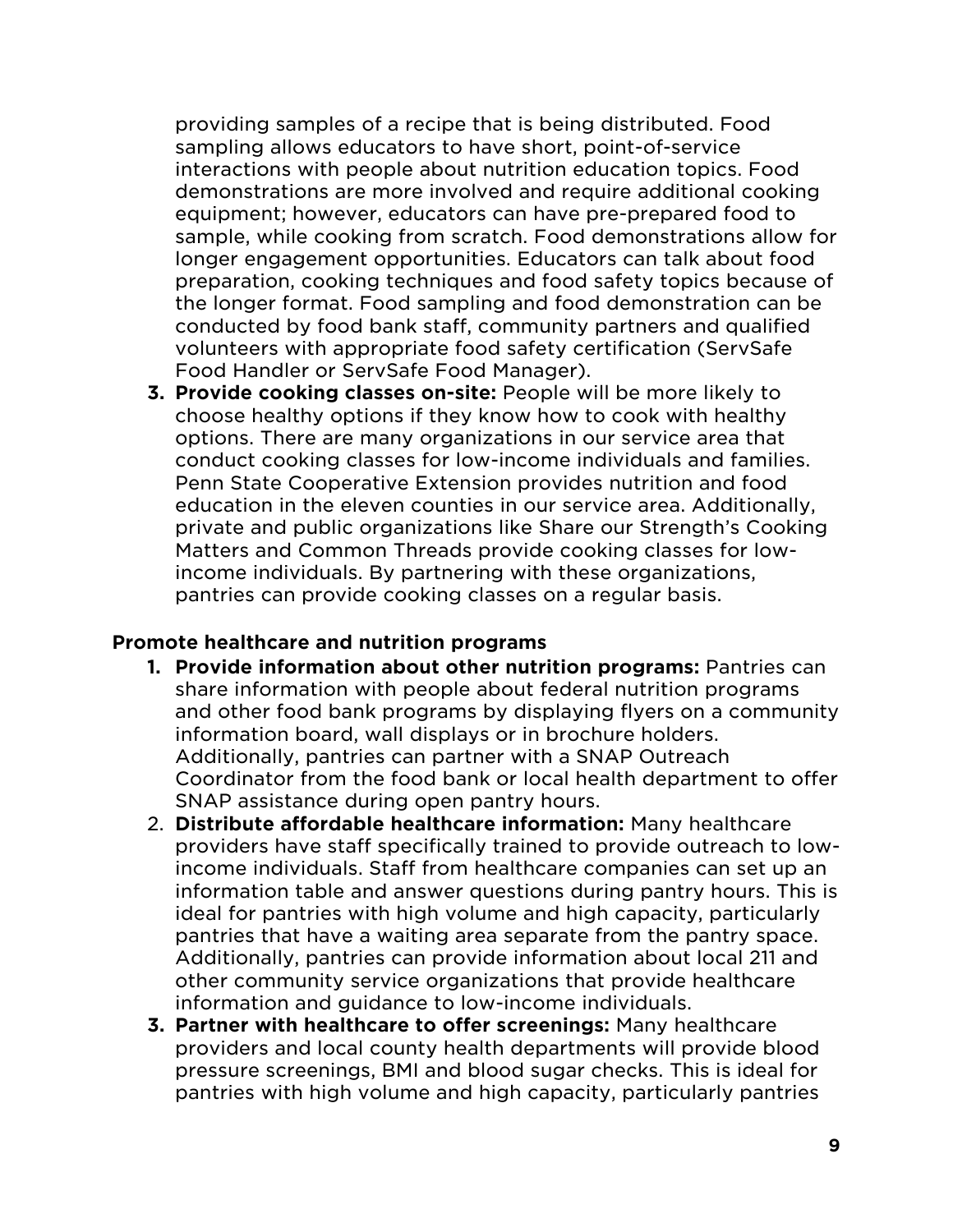that have a waiting area or additional room(s) separate from the pantry space. Additionally, when considering this strategy be aware that healthcare providers require private rooms or portable room dividers to provide privacy for health screening.

## <span id="page-10-0"></span>**Optional Visit: Pantry Coordinator and Volunteer Education**

At some food pantries, it may be useful for a member of the H&W team to have a conversation with pantry staff and volunteers about the health and nutrition needs of the people they serve. H&W team members can present formal or informal presentations on the relationship between diet and diet-related diseases like diabetes, high blood pressure and obesity, including how the food pantry can serve as the food bank's partner in health promotion.

## <span id="page-10-1"></span>**Visit 5: Nudging Implementation**

Nudging strategies will be implemented by H&W team members, pantry coordinators and volunteers, if they so choose. Working with pantry coordinators and volunteers to implement nudges will increase participation and therefore ownership of the changes going forward, ultimately increasing the sustainability of the intervention. Participation in implementing changes will also increase pantry coordinator and volunteer understanding of the health needs of the people that they serve, as well as, why subtle changes in the pantry environment can increase selection of healthy options.

## <span id="page-10-2"></span>**Visit 6: Post-Intervention Assessment**

Following implementation of health promotion and nudging strategies, the H&W team will administer the Healthy Pantry Assessment Tool. A member of the H&W team will volunteer at the pantry during the distribution. Following the distribution, they will administer the Healthy Pantry Assessment to identify which strategies were implemented. Successful implementation will be determined if the score of the Healthy Options Pantry Assessment increased from the pre-intervention and post-intervention assessment.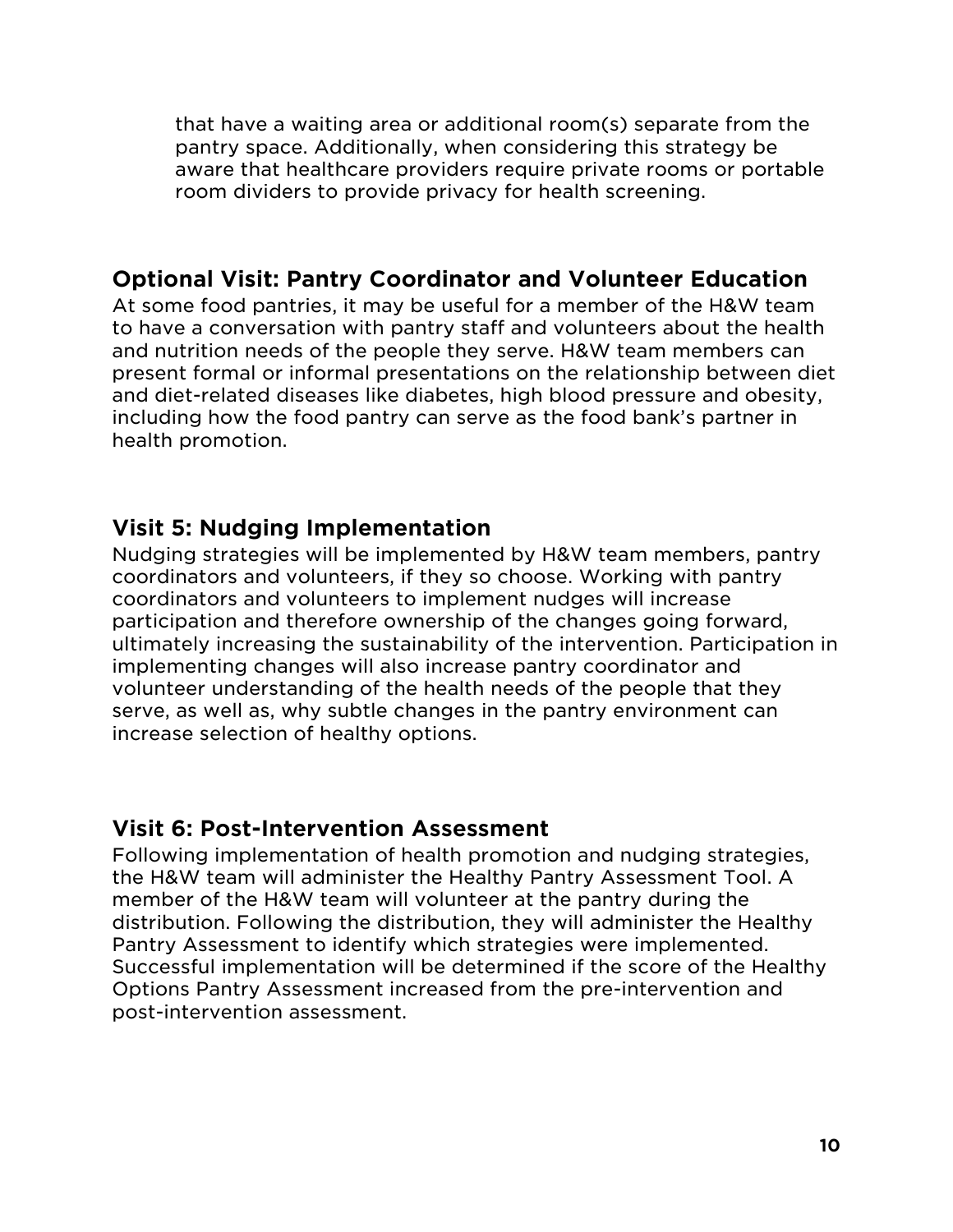# <span id="page-11-0"></span>**Visit 7: Follow Up Assessment**

The H&W team will administer the Healthy Pantry Assessment at threemonth follow up to determine if the implemented strategies were successful and if changes made were sustainable without one-on-one support from the food bank or its partners. A member of the H&W team will volunteer at the pantry during the distribution. Following the distribution, they will administer the Healthy Pantry Assessment to identify which strategies. Successful intervention, overall, will be determined if the score of the Healthy Options Pantry Assessment remains unchanged from the post-intervention assessment to the follow up assessment.

## <span id="page-11-1"></span>**Ongoing Support and Resources**

Following intervention and implementation, pantries that participate in the Healthy Options Pantry program will continue to receive support from the food bank in the form of nutrition education resources and a monthly email newsletter highlighting topics such as health promotion and food education. New recipes will be shared with Healthy Options Pantries ahead of their arrival on GPCFB inventory, so that pantry coordinators can make preparations to use nutrition education resources as tools for health promotion.

Pantries can also continue to engage with the H&W team, in the event that they are interested in taking additional efforts to increase choice of healthy options. The Health and Wellness team will serve as an additional point of contact at the food bank for pantry coordinators, concerning topics related to the Healthy Options Pantry program.

## <span id="page-11-2"></span>**Nutrition Education Resources**

Food bank nutrition education materials including newsletters and recipe cards are available to pantries at no cost through GPCFB inventory. The Cooking, Activity and Nutrition newsletter is delivered to food pantries with the first delivery or pick up every month. Pantries are allotted a specific number of newsletters based on reporting statistics.

Recipes in newsletters and recipe cards are written using food items that are common in the food pantry setting as well as a variety of fresh produce items that are available to pantries throughout the year. Per the United States Department of Agriculture, the food bank publishes monthly newsletters for the Commodity Supplement Food Program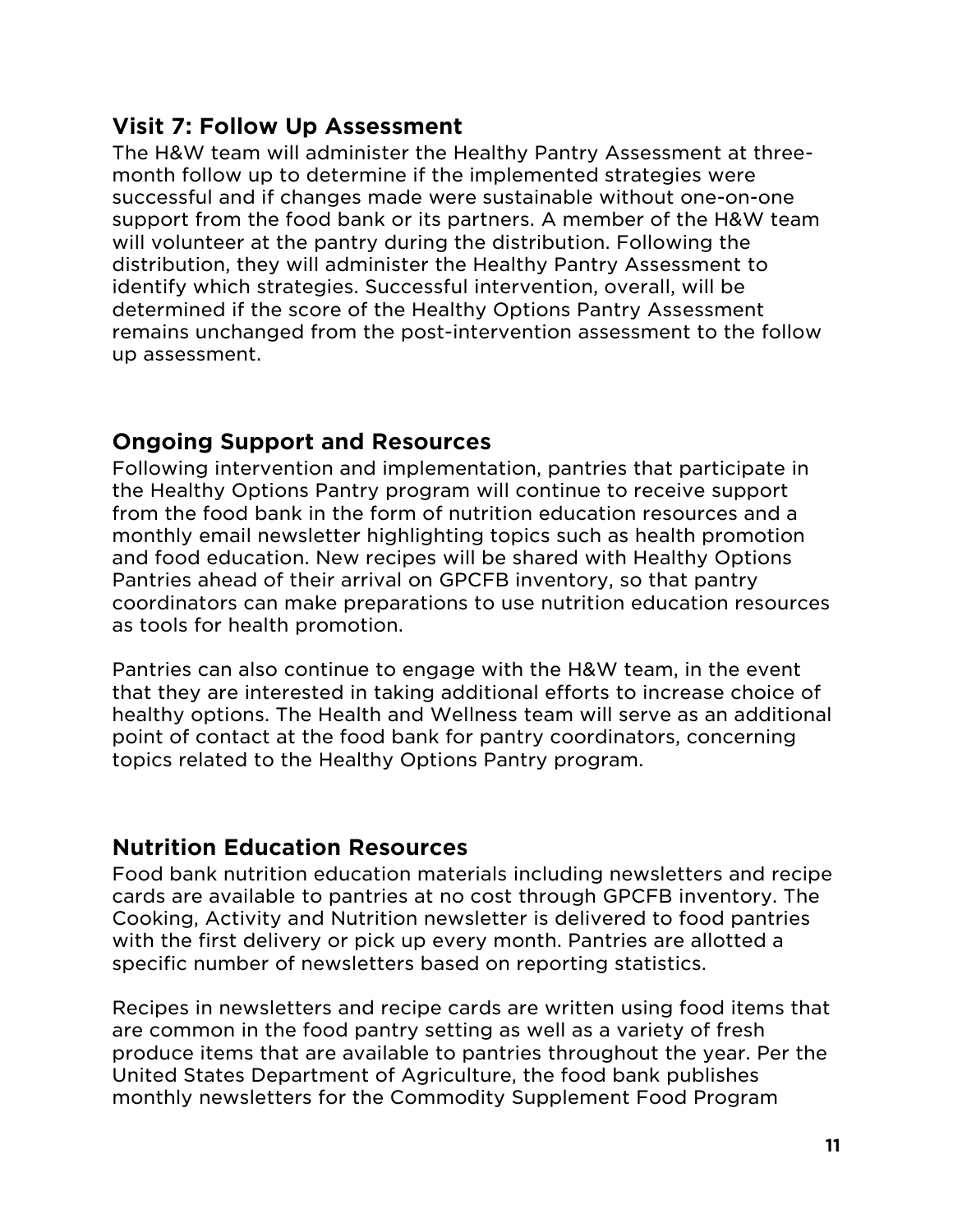(CSFP), commonly known as the senior box program. The recipes and health-related articles are included in the CSFP newsletter are written for individuals age 60 and older and include information about the changing health and dietary needs of senior citizens and include recipes for commodity food items provided in the senior box.

Recipe cards and newsletters are also available on the food bank website: <https://www.pittsburghfoodbank.org/get-help/healthy-eating/recipes/>

## <span id="page-12-0"></span>**Information about food bank programs**

#### <span id="page-12-1"></span>**Supplemental Nutrition Assistance Program (SNAP)**

To learn more about the SNAP or to organize a sign-up event at a food pantry in your area, please contact the SNAP Outreach Coordinators from Greater Pittsburgh Community Food Bank or our community partners in outlying counties:

#### **Allegheny County**

SNAP Outreach Coordinator in Allegheny County John Cooper Greater Pittsburgh Community Food Bank jcooper@pittsburghfoodbank.org (412) 460-3663 ext. 482

Just Harvest (412) 431-8960

Urban League Hunger Services (866) 395-3663

#### **Armstrong County**

Armstrong County Community Action Agency (724) 548-5764

#### **Beaver, Butler, Lawrence, Greene and Washington County**

Urban League Hunger Services (866) 395-3663

#### **Cambria and Indiana County**

SNAP Outreach Coordinator in Cambria County Chelsy Novak Greater Pittsburgh Community Food Bank cnovak@pittsburghfoodbank.org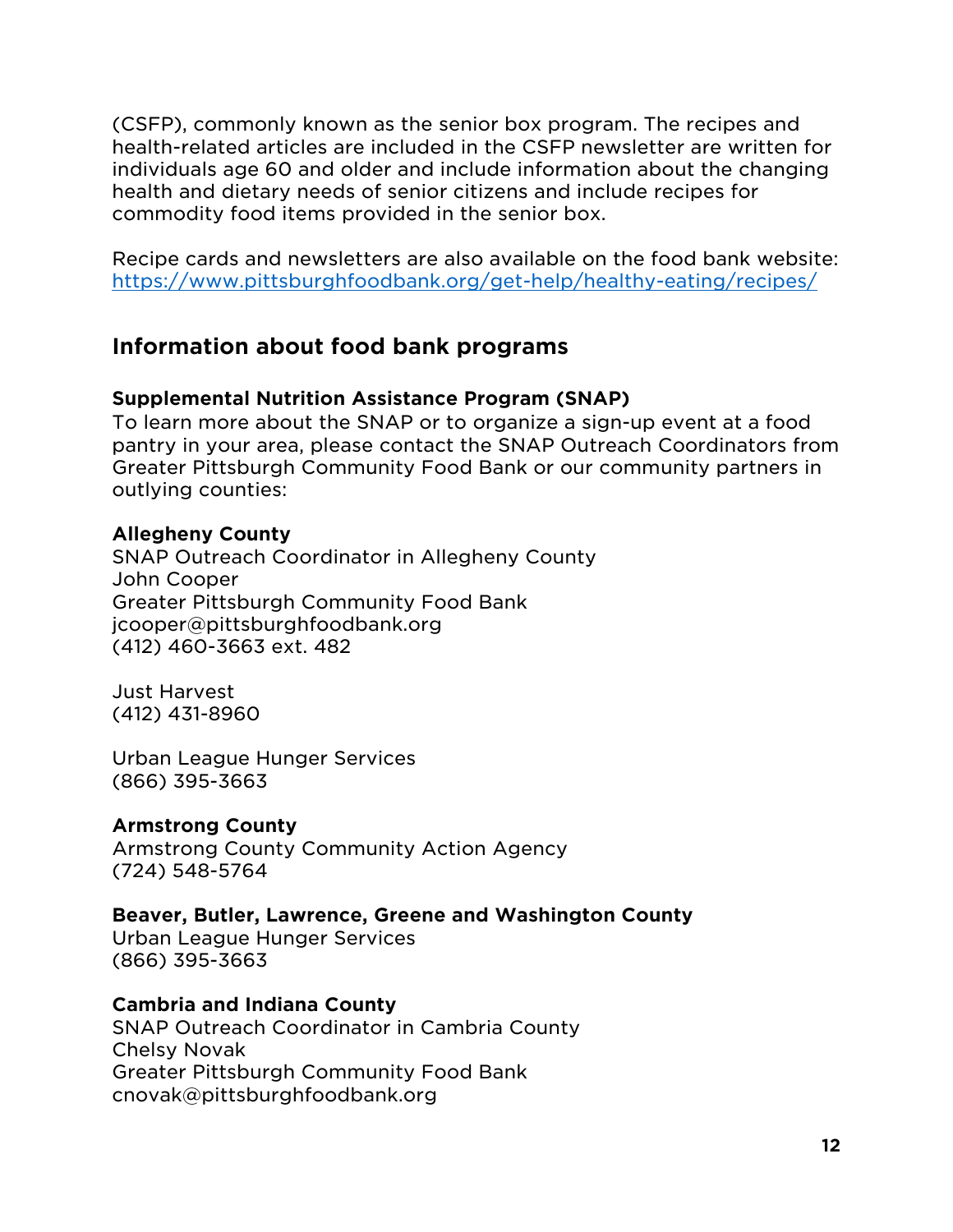(814) 889-5831

#### **Fayette County**

Fayette Community Action Agency Inc. (724) 437-6050 ext. 3147 (724) 437-6050 ext. 3233

### **Somerset County**

Family Health Council of Central PA (814) 443-1901 ext. 2905

### <span id="page-13-0"></span>**Produce to People**

Produce to People is the food bank's large-scale produce distribution program. Each month 8,000 households receive 30-50 pounds of produce at 17 distributions throughout southwestern Pennsylvania.

If a pantry you are supporting is located close to a Produce to People distribution site, you can provide information about the program at the food pantry. In pantries that struggle to provide a variety of fresh produce, Produce to People can help bridge the gap. For more information and an up-to-date calendar of distributions, visit: [https://www.pittsburghfoodbank.org/what-we-do/food-to](https://www.pittsburghfoodbank.org/what-we-do/food-to-people/produce-people-p2p/)[people/produce-people-p2p/](https://www.pittsburghfoodbank.org/what-we-do/food-to-people/produce-people-p2p/)

## <span id="page-13-1"></span>**Green Grocer**

Green Grocer is the food bank's mobile farmers' market. The Green Grocer truck is designed to travel into food desert communities to provide the fresh food options that are currently missing from the landscape. By selling fresh, healthy foods at an affordable price Green Grocer will help to alleviate food inequity by creating access. Everyone is welcome to shop at Green Grocer; the truck accepts cash, credit, SNAP/EBT and Farmers Market Nutrition Program checks.

Green Grocer makes 14 market stops every week in 14 different neighborhoods in Allegheny County. If a pantry you are supporting is located close to a Green Grocer stop, you can provide information about the program at the food pantry.

For more information about Green Grocer, visit: [https://www.pittsburghfoodbank.org/what-we-do/food-to](https://www.pittsburghfoodbank.org/what-we-do/food-to-people/green-grocer/)[people/green-grocer/](https://www.pittsburghfoodbank.org/what-we-do/food-to-people/green-grocer/)